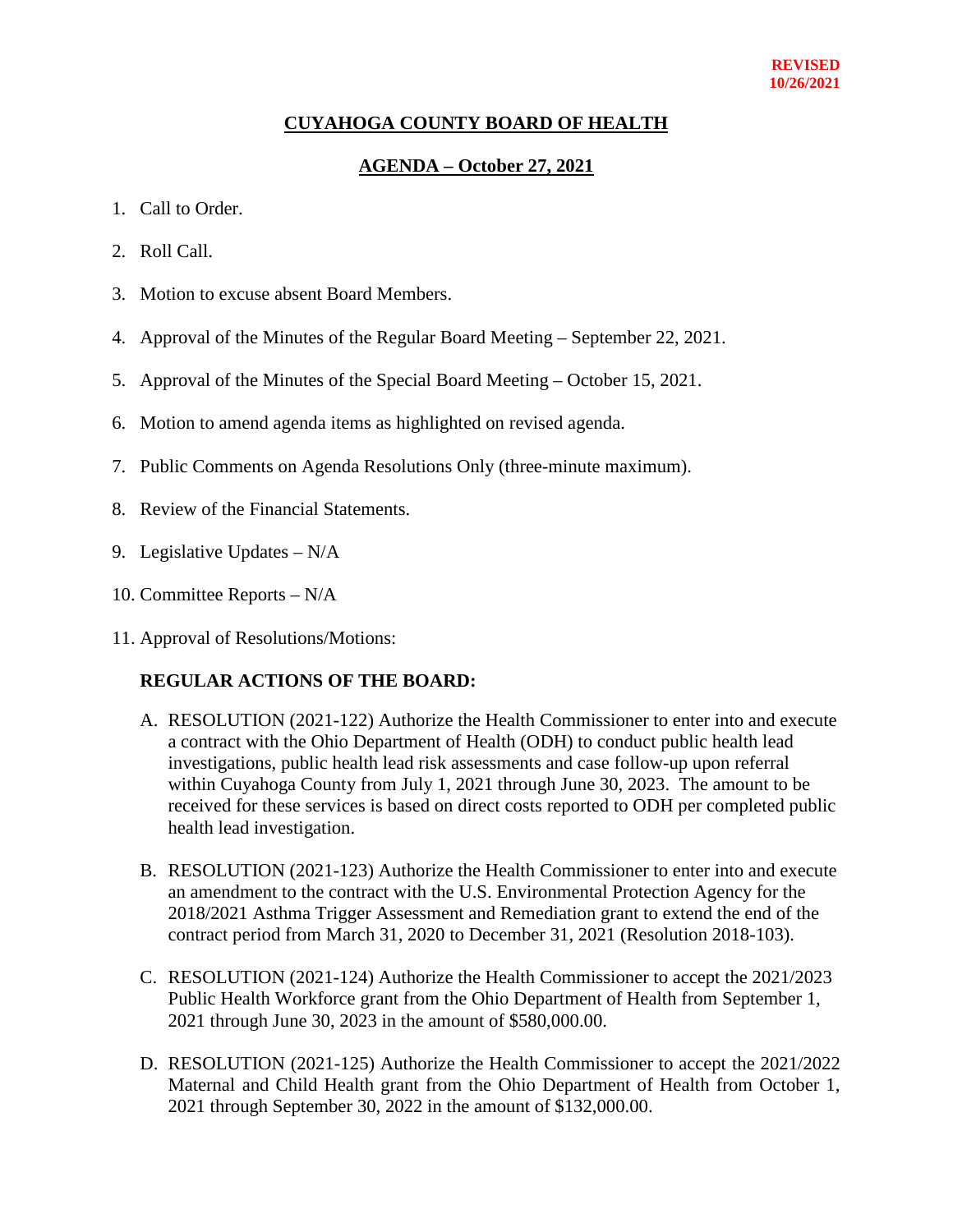- E. RESOLUTION (2021-126) Authorize the Health Commissioner to accept the 2021/2022 Cribs For Kids and Safe Sleep Program grant from the Ohio Department of Health from October 1, 2021 through September 30, 2022 in the amount of \$124,500.00.
- F. RESOLUTION (2021-127) Authorize the Health Commissioner to enter into and execute a contract with Green Umbrella for CCBH to provide Feed Our Future Program expansion services from July 20, 2021 through June 30, 2023 in the amount of \$10,000.00.
- G. RESOLUTION (2021-128) Authorize the Health Commissioner enter into and execute a contract with Cuyahoga County to administer the 2022/2023 Child Fatality Review program from January 1, 2022 through December 31, 2023 in the amount of \$250,000.00.
- H. RESOLUTION (2021-129) Authorize the Health Commissioner to enter into and execute a contract with Cuyahoga County to administer the 2022/2023 Newborn Home Visiting Program from January 1, 2022 through December 31, 2023 in the amount of \$1,539,300.00.
- I. RESOLUTION (2021-130) Authorize the Health Commissioner to accept additional 2020/2021 Ohio Equity Institute grant funding from the Ohio Department of Health in the amount of \$141,372.25 and extend the end of the term from September 30, 2021 to December 31, 2021 (Resolution 2020-100).
- J. RESOLUTION (2021-131) Authorize the Health Commissioner to enter into and execute a contract with Radio One under the Ohio Equity Institute grant from October 25, 2021 through December 31, 2021 in an amount not to exceed \$40,000.00.
- K. RESOLUTION (2021-132) Authorize the Health Commissioner to enter into and execute a contract with the following agencies under the Overdose Data to Action grant from September 1, 2021 through August 31, 2022:

|                                                | Amount to be paid |                |
|------------------------------------------------|-------------------|----------------|
|                                                | not to exceed:    |                |
| <b>ADAMHS</b> Board                            | \$                | 84,782.00      |
| Case Western Reserve University – Prevention   | \$                | 676,154.00     |
| Case Western Reserve University - Surveillance | \$                | 88,624.00      |
| The Center for Health Affairs                  | \$                | 190,570.00     |
| Circle Health Services                         | \$                | 156,505.00     |
| City of Cleveland Division of Police           | \$                | 90,150.00      |
| <b>Cleveland State University</b>              | \$                | 199,817.00     |
| The MetroHealth System                         |                   | \$1,385,883.00 |
| <b>St. Vincent Charity Hospital</b>            | \$                | 208,232.00     |
| Thrive Behavioral Health                       | S                 | 329,324.00     |
| The Woodrow Project                            | \$                | 93,373.00      |

L. RESOLUTION (2021-133) Authorize the Health Commissioner to enter into and execute an addendum to the contract with Better World Advertising under the Ending the HIV Epidemic Prevention and HIV/STI Prevention grants to increase the amount to be paid to Better World Advertising from not to exceed \$233,484.00 to \$293,519.96 (Resolutions 2021-16 & 2021-54).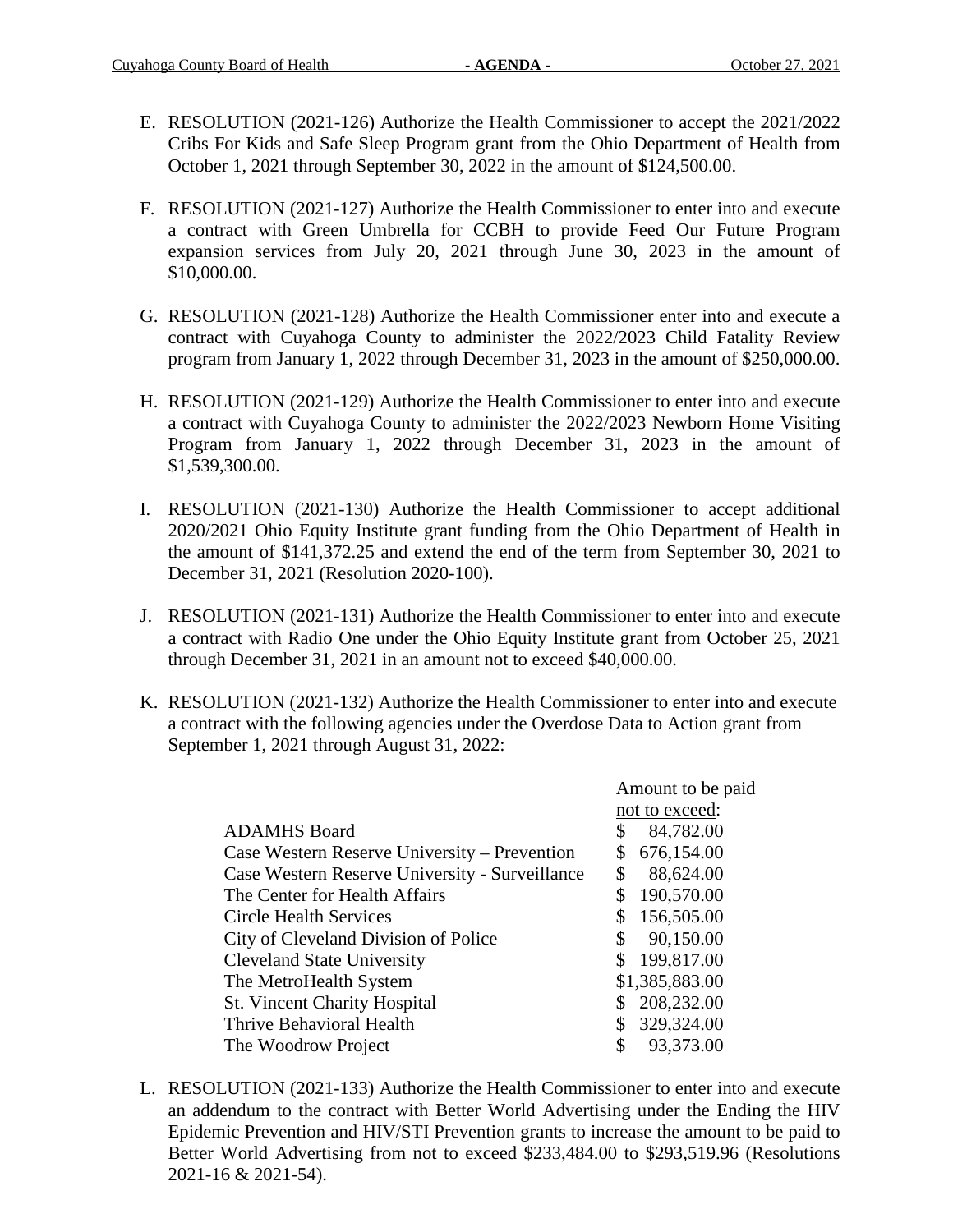M. RESOLUTION (2021-134) Authorize the Health Commissioner to enter into and execute a contract with the following agencies under the Enhanced HIV Prevention and Surveillance grant from November 1, 2021 through July 31, 2022:

|                                          | Amount to be paid |  |
|------------------------------------------|-------------------|--|
|                                          | not to exceed:    |  |
| Circle Health Services                   | \$125,000.00      |  |
| The MetroHealth System – Jails           | \$100,000.00      |  |
| The MetroHealth System – Syringe Service | \$125,000.00      |  |

- N. RESOLUTION (2021-135) Authorize the Health Commissioner to enter into and execute a contract with OhioGuidestone under the Personal Responsibility Education Program grant from November 1, 2021 through October 31, 2022 in an amount not to exceed \$144,000.00.
- O. RESOLUTION (2021-136) Authorize the Health Commissioner to enter into and execute an addendum to the contract with Hott Associates, Inc. to extend the term of the contract from December 31, 2021 through December 31, 2022 at the rates of not to exceed \$3,005.00 per month for housekeeping and \$1,130.00 per month for facility maintenance/management (parts and materials not included) (Resolutions 2018-138 & 2020-126).
- P. RESOLUTION (2021-137) Authorize the Health Commissioner to enter into and execute an addendum to the contract with Maxim Healthcare Services to extend the end of the contract from October 31, 2021 through March 31, 2022 and increase the amount to be paid to Maxim Healthcare Services from not to exceed \$3,300,000.00 to \$4,800,000.00 (Resolution 2020-02D, 2020-74 & 2021-74).
- Q. RESOLUTION (2021-138) To authorize payment for the contract and/or order with the following vendors:

| Vendor                           | Amount       | Date       | <b>Purpose</b>                  |
|----------------------------------|--------------|------------|---------------------------------|
| <b>Waverly Partners</b>          | \$61,800.00  | 08/01/2021 | Search firm for new Hlth. Comm. |
| Thomas P. O'Donnell              | \$50,300.00  | 08/26/2021 | Special Counsel for Board       |
| Cleveland Dept. of Public Health | \$170,768.00 | 07/01/2021 | 21/22 PHEP grant activities     |
| A Vision of Change               | \$22,000.00  | 09/01/2021 | Assist with COVID gift card     |
|                                  |              |            | distribution                    |

- R. RESOLUTION (2021-139) To adopt and approve the Maternity Licensure Application for Hillcrest Hospital (ref. enclosed).
- S. RESOLUTION (2021-140) Approval of the Mandatory Vaccination Policy 1-2.10 in the CCBH General Administration Policy Manual effective November 1, 2021 (ref. enclosed).
- T. RESOLUTION (2021-141) To approve the following job descriptions effective October 27, 2021 (ref. enclosed):

Disease Investigation Specialist (DIS) Program Manager Epidemiologist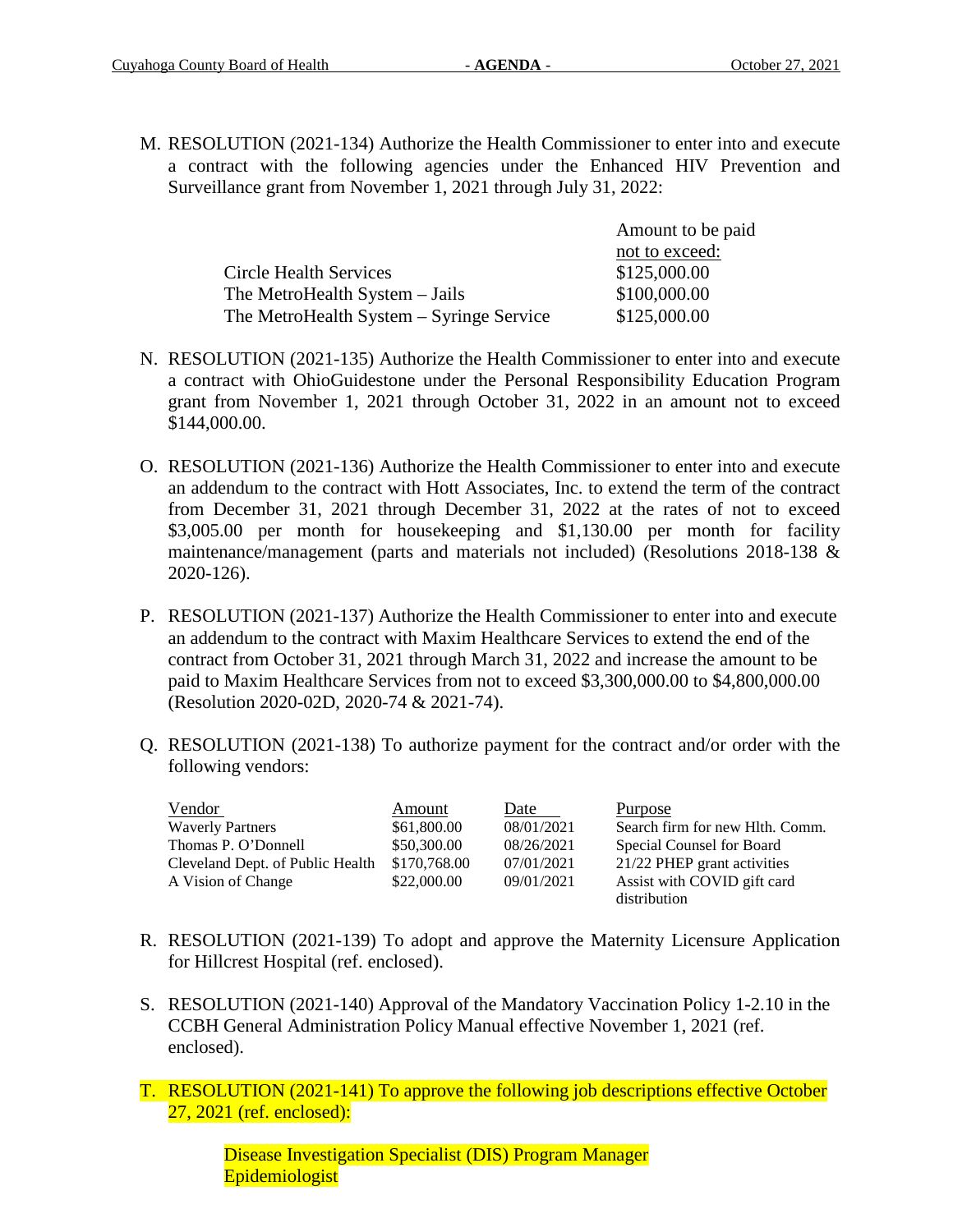# Supervisor, Epidemiology

- U. RESOLUTION (2021-142) To approve the revised Communicable Disease Investigator job description effective October 27, 2021 (ref. enclosed).
- V. RESOLUTION (2021-143) Approval to revise the CCBH Position Complement and Pay Structure effective October 27, 2021 (ref. enclosed).

# **BOARD ORDERS, RULES, FEES OR REGULATIONS:**

A. RESOLUTION (2021-144) To grant a variance from Ohio Administrative Code Section 3701-29-12 (P)(2) for the Sewage Treatment System servicing the Residence at 140 North Strawberry Lane, Moreland Hills, Ohio (PPN# 912-13-007) (ref. enclosed).

# **FIRST READING:**

A. RESOLUTION (2021-145) To amend the Cuyahoga County Board of Health's Food Protection Program Fees pursuant to the Ohio Revised Code Sections 3717.25 and 3717.45 effective January 3, 2022 (ref. enclosed).

# **SECOND READING:**

None

# **THIRD READING:**

None

- 12. RESOLUTION (2021-146) Approval of the Consent Agenda as set forth in the attached schedules:
	- Schedule A Appropriation Measures. Schedule B Cash Transfers. Schedule C Routine Personnel Actions. Schedule D Employee Training and Travel Expenses. Schedule E Approval of Vouchers. (Available upon request)
	- Schedule F CRC Report and Other Contracts.

# 13. Health Commissioner's Report

(1) Prevention and Wellness Program Chronic Disease Prevention Update (2) COVID-19 Response Update

- 14. Public and Staff Comments (three-minute maximum).
- 15. Motion to adjourn to Executive Session to discuss personnel issues.
- 16. Miscellaneous Business N/A
- 17. Motion to adjourn the meeting.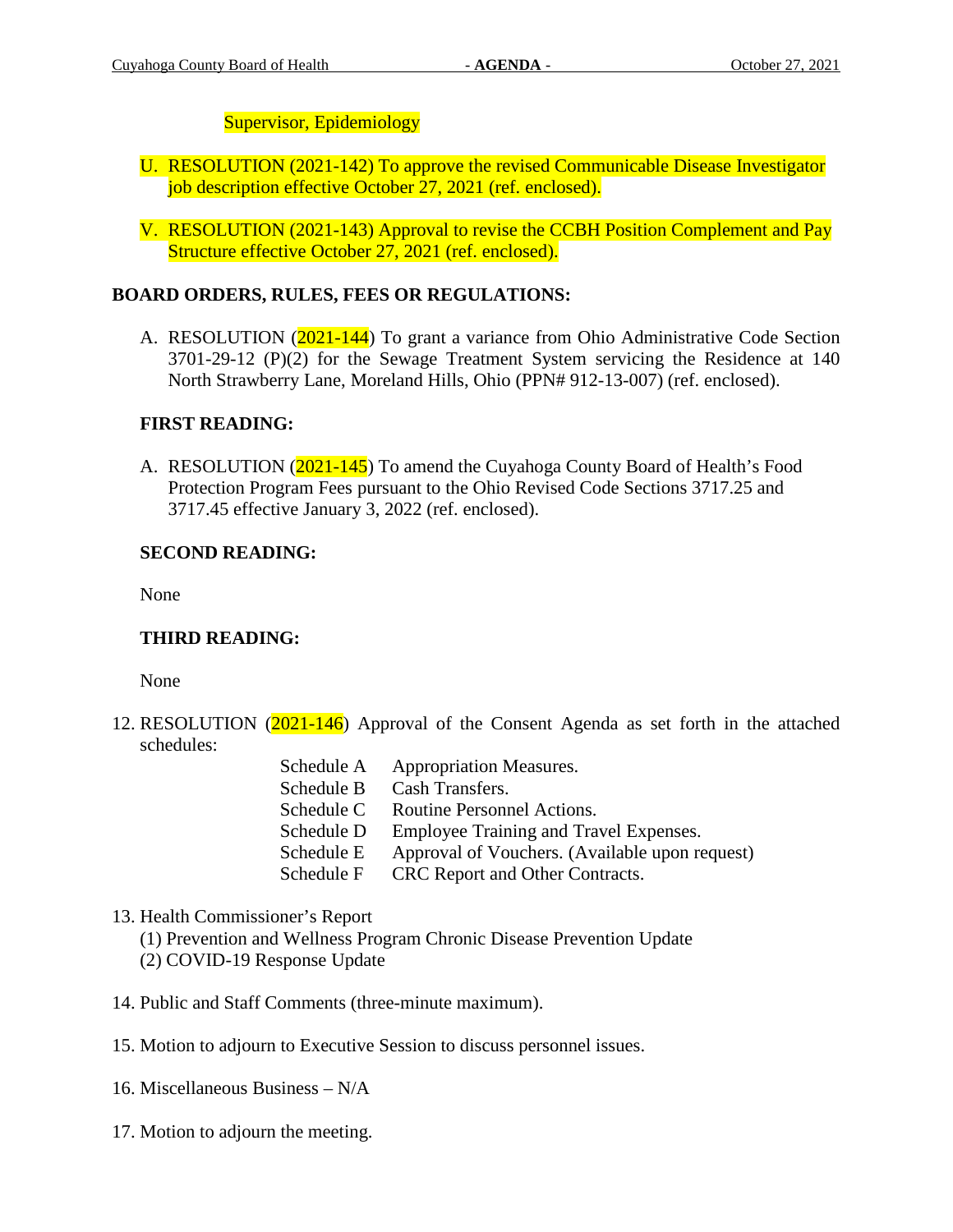# **SCHEDULE A APPROPRIATION MEASURES**

## 1. Establish Budgets

- A. Establish a budget for the Public Health Workforce grant in the amount of \$580,000.00 (ref. enclosed).
- B. Establish a budget for the 2021/2022 Maternal and Child Health (MCH) grant in the amount of \$132,000.00 (ref. enclosed).
- C. Establish a budget for the 2021/2022 Cribs For Kids (C4K) grant in the amount of \$124,500.00 (ref. enclosed).
- D. Establish a budget for the 2021/2023 USDA Green Umbrella grant in the amount of \$10,000.00 (ref. enclosed).
- E. Establish a budget for the 2021/2022 Personal Responsibility Education Program (PREP) grant in the amount of \$348,000.00 (ref. enclosed).
- 2. Budget Revisions
	- A. Budget revision in the 2019/2021 Personal Responsibility Education Program (PREP) grant to redistribute \$207,772.87 (ref. enclosed).
	- B. Budget revision in the 2020/2021 Early Ages Healthy Stages grant to redistribute \$8,042.01 (ref. enclosed).
	- C. Budget revision in the 2020/2021 Ohio Equity Institute (OEI) grant to redistribute \$57,363.85 (ref. enclosed).
	- D. Budget revision in the 2020/2021 Maternal and Child Health (MCH) grant to redistribute \$1,702.05 (ref. enclosed).
	- E. Budget revision in the 2021 Dental Sealant grant to redistribute \$370.30 (ref. enclosed).
	- F. Budget revision in the 2019/2020 HealthComp grant to increase the budget by \$127,000.00 (ref. enclosed).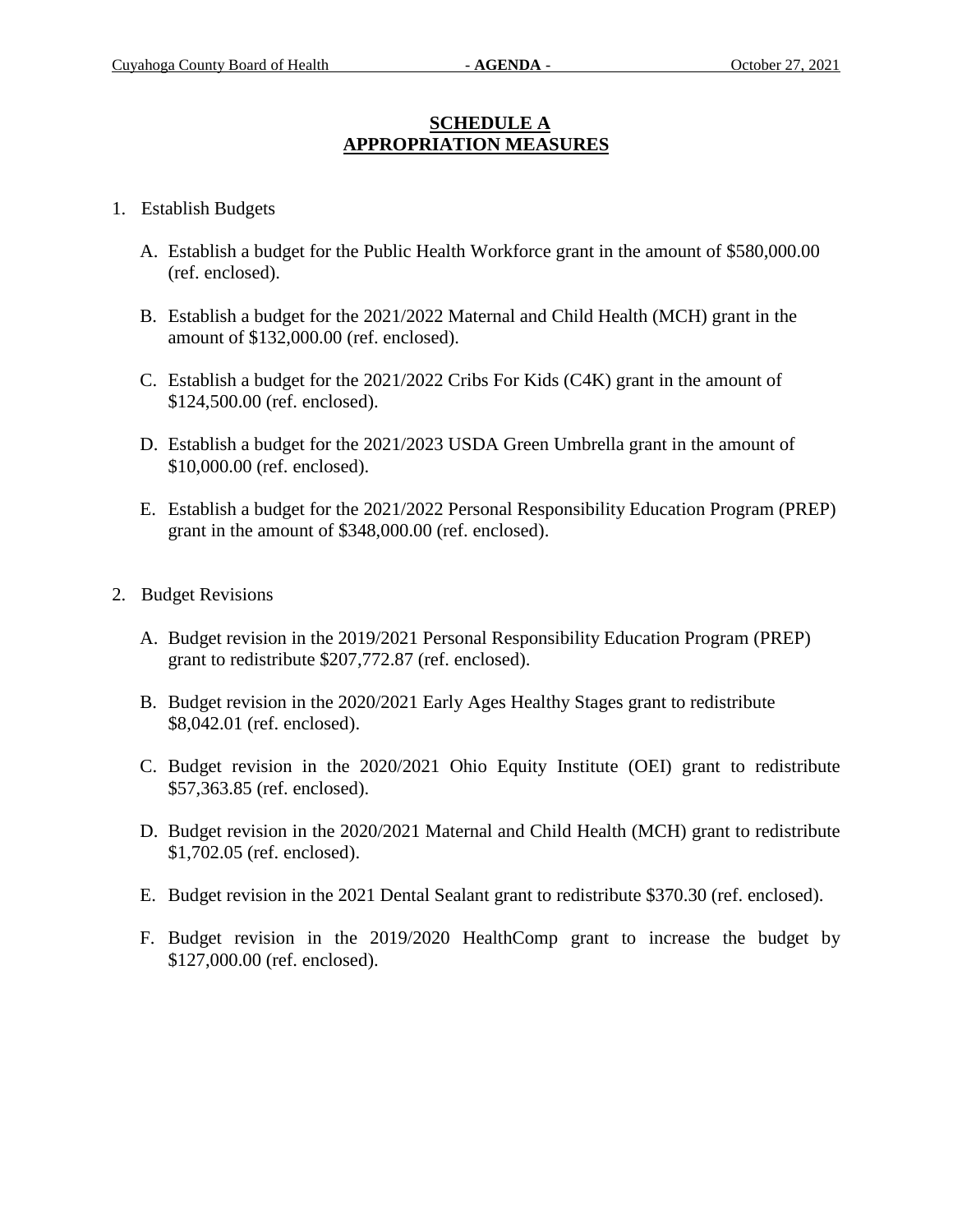# **SCHEDULE B CASH TRANSFERS**

1. Operating Transfers

None

2. Residual Equity Transfers

None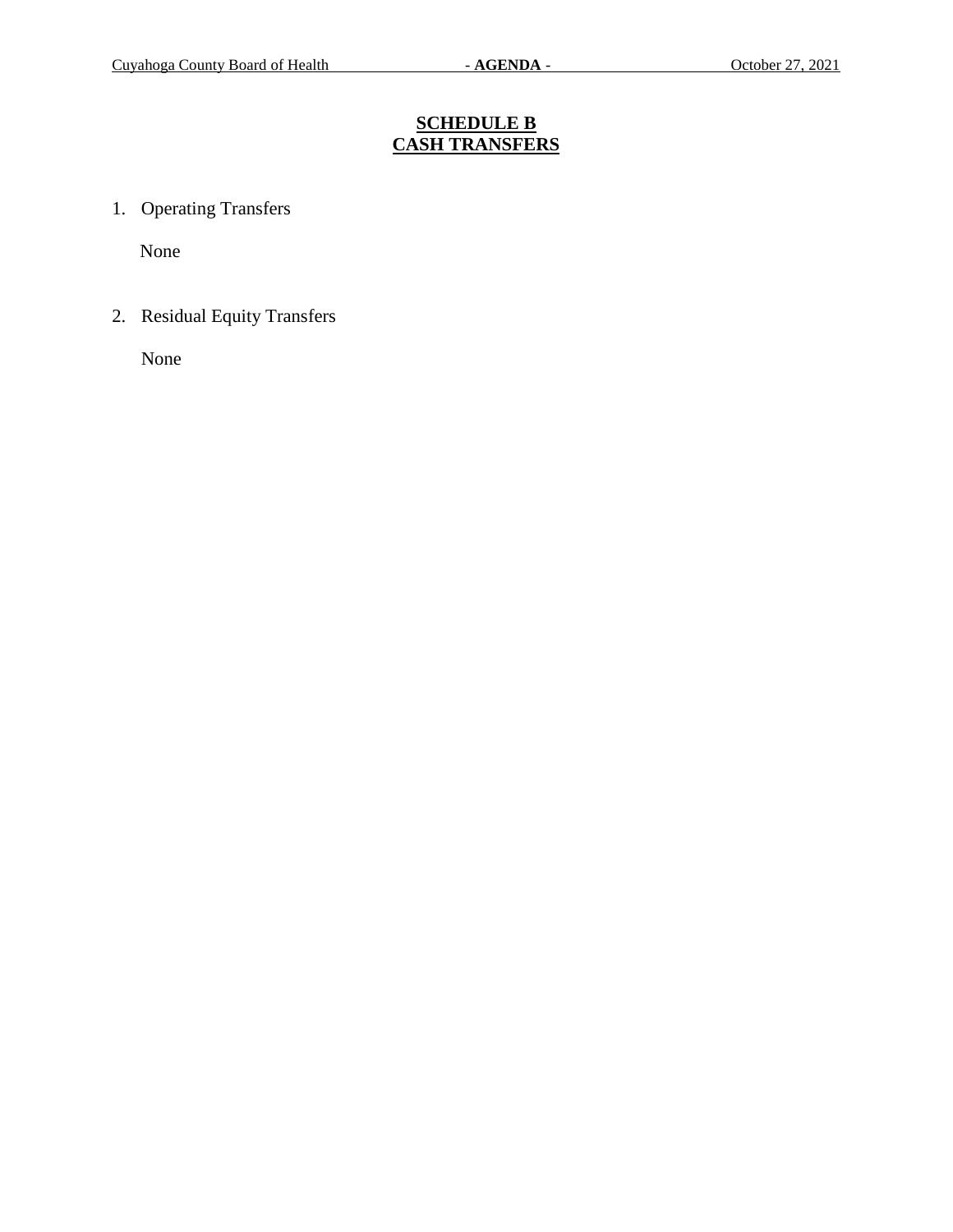#### **SCHEDULE C ROUTINE PERSONNEL ACTIONS**

Unless otherwise specifically indicated, said appointments shall be effective as of the beginning of the next pay period following completion and satisfaction of any post offer requirements and signature as determined by the Director of Organizational Development.

Appointment(s):

- A. TBD, Data Analyst, Grade E, \$53,968.00 annually.
- B. TBD, Medical Secretary, Grade A, \$30,060.00 annually.
- C. TBD, Medical Secretary, Grade A, \$30,060.00 annually.
- D. TBD, Informatician, Grade E, \$53,968.00 annually.
- E. TBD, Outreach & Linkage Coordinator, Grade C, \$41,149.00 annually.

Job Title Change(s):

A. Bonnie Ziganti, from PHN 2 to PHN 3, effective April 13, 2020.

Resignation(s):

A. Lavone Lee, Grant Program Manager, effective October 15, 2021.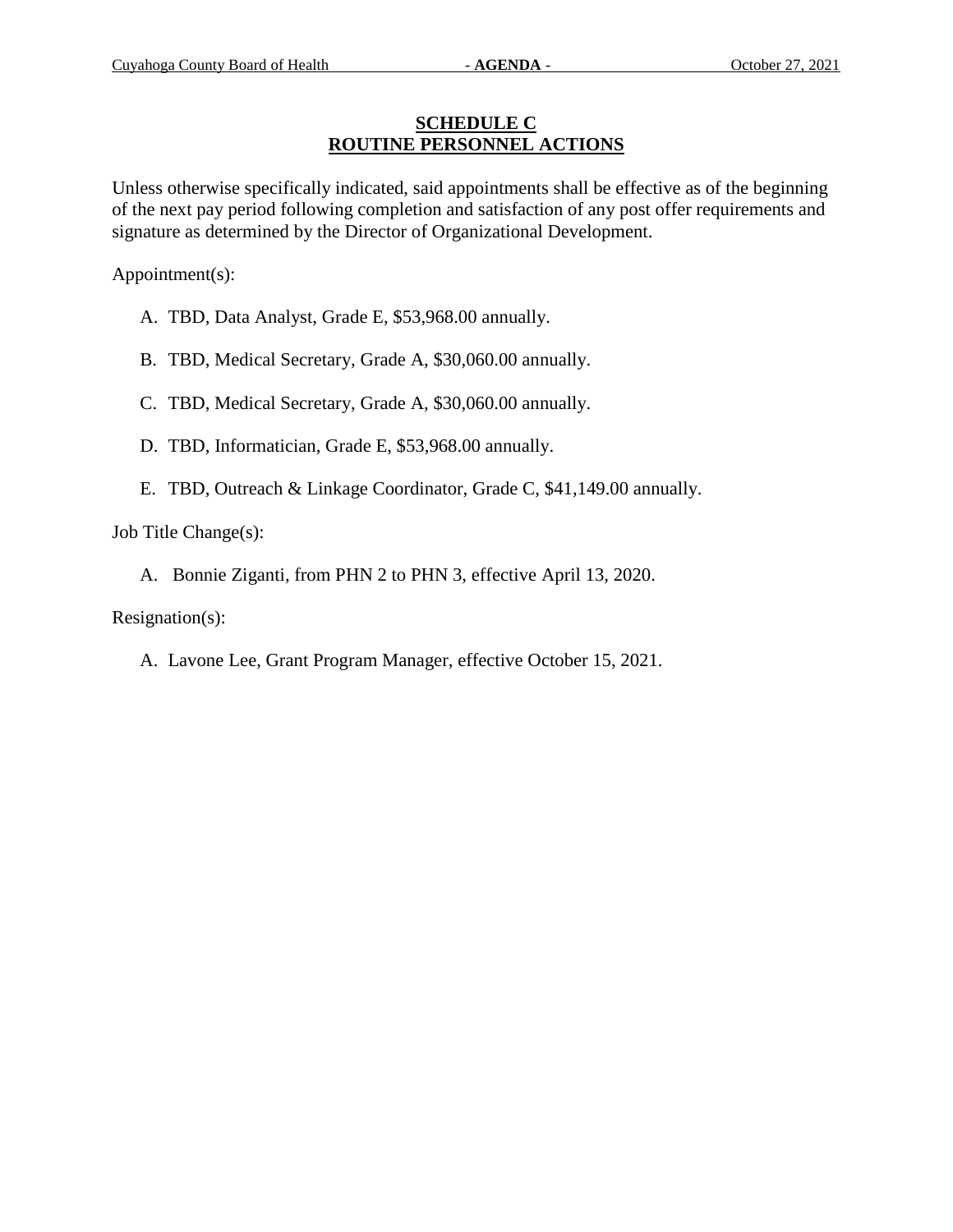# **SCHEDULE D EMPLOYEE TRAINING AND TRAVEL EXPENSES**

#### Administration

None

#### Environmental Public Health

a. April Vince to Summit County ADAMHS Board to pick up RX medication disposal pouches 2021 – Akron, Ohio.

Epidemiology, Surveillance and Informatics

None

Prevention and Wellness

None

\*Professional education under ONA contract.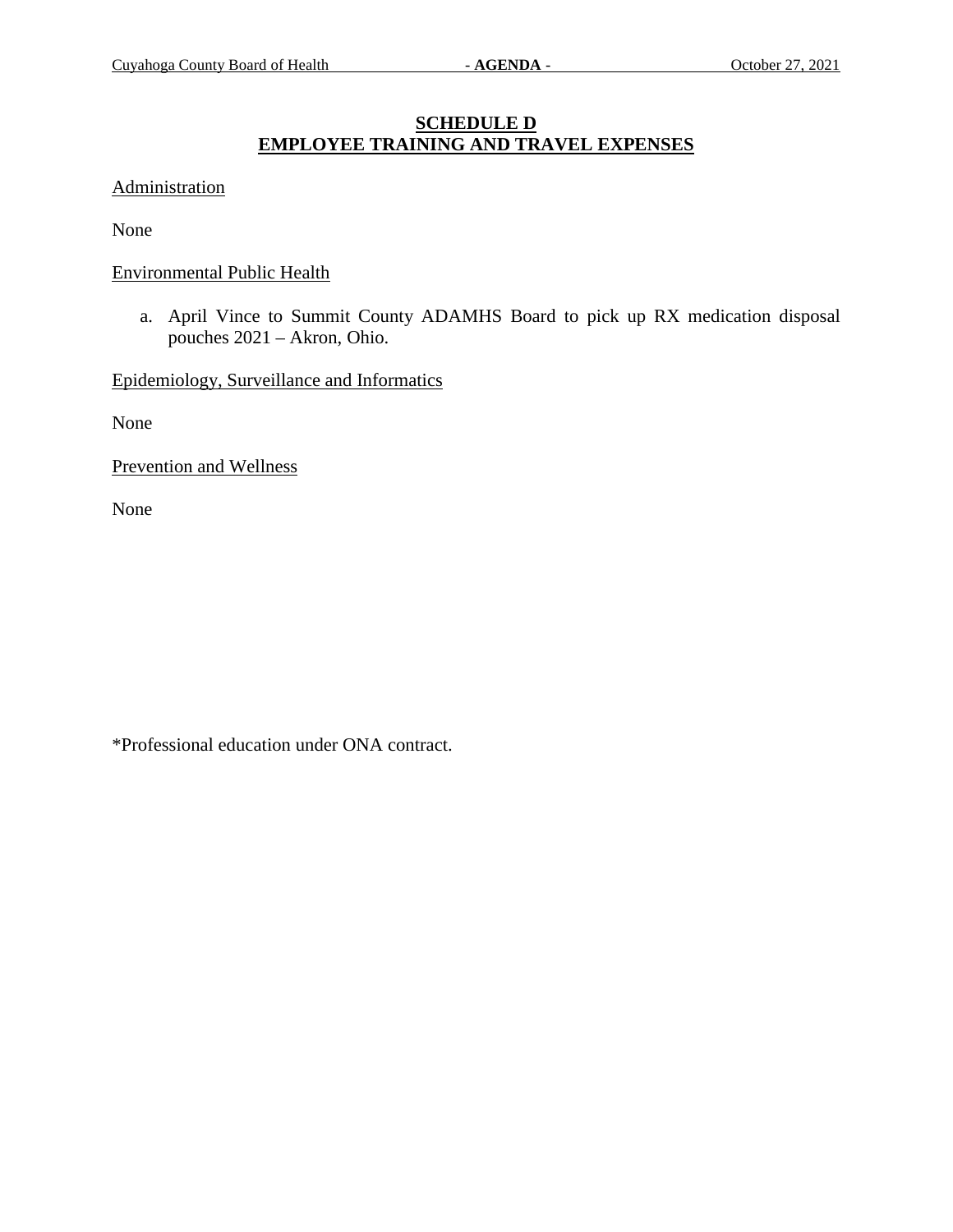#### **SCHEDULE F CRC REPORT AND OTHER CONTRACTS**

#### A. CRC Report

1. September 21, 2021 Meeting (ref. enclosed):

Tabled Items

CRC 2021-64: Contract - Paramount Insurance Company

Contract Authorizations

CRC 2021-88: Paragon CMS - \$24,098.00

CRC 2021-89: American Builders & Applicators - \$17,275.00

CRC 2021-90: Paragon CMS - \$16,666.00

CRC 2021-91: TNT Construction - \$2,550.00

CRC 2021-92: American Builders & Applicators - \$11,275.00

CRC 2021-93: TNT Construction - \$9,925.00

Contract Approvals

CRC 2021-94: Quadax/EDI Services - Amount to be paid to Quadax/EDI Services is at the rates outlined within the fee schedule.

CRC 2021-95: The Baldwin Group, Inc. - \$1,211.85

CRC 2021-96: The MetroHealth System - \$24,142.00

CRC 2021-97: Radio One - \$3,000.00

CRC 2021-98: A Vision of Change - \$22,000.00

2. October 5, 2021 Meeting (ref. enclosed):

Tabled Items

CRC 2021-64: Contract - Paramount Insurance Company

Contract Approvals

CRC 2021-99: Addendum - Signature Health, Inc. - to increase the amount from \$301,129.00 to \$303,699.00

3. October 19, 2021 Meeting (ref. enclosed):